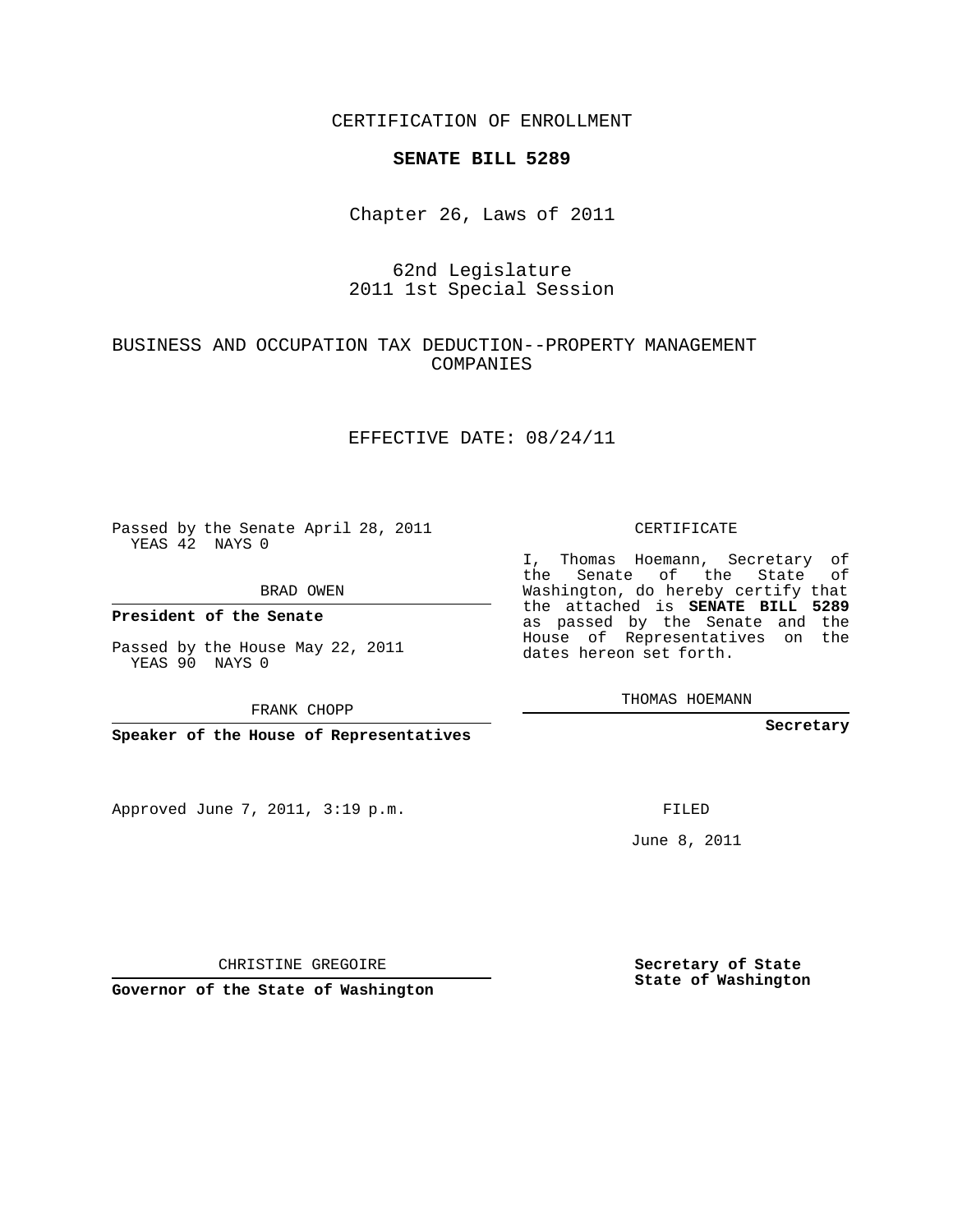# **SENATE BILL 5289** \_\_\_\_\_\_\_\_\_\_\_\_\_\_\_\_\_\_\_\_\_\_\_\_\_\_\_\_\_\_\_\_\_\_\_\_\_\_\_\_\_\_\_\_\_

\_\_\_\_\_\_\_\_\_\_\_\_\_\_\_\_\_\_\_\_\_\_\_\_\_\_\_\_\_\_\_\_\_\_\_\_\_\_\_\_\_\_\_\_\_

Passed Legislature - 2011 1st Special Session

**State of Washington 62nd Legislature 2011 Regular Session By** Senators Murray and Zarelli

Read first time 01/20/11. Referred to Committee on Ways & Means.

 AN ACT Relating to a business and occupation tax deduction for payments made to certain property management companies for personnel performing on-site functions; adding a new section to chapter 82.04 RCW; creating a new section; and repealing RCW 82.04.394.

BE IT ENACTED BY THE LEGISLATURE OF THE STATE OF WASHINGTON:

 NEW SECTION. **Sec. 1.** A new section is added to chapter 82.04 RCW to read as follows:

 (1) In computing tax due under this chapter, there may be deducted from the measure of tax all amounts received by:

 (a) A nonprofit property management company from the owner of property for gross wages, benefits, and payroll taxes paid to, or for, personnel performing on-site functions;

 (b) A property management company from a housing authority for gross wages, benefits, and payroll taxes paid to, or for, personnel performing on-site functions; or

 (c) A property management company from a limited liability company or limited partnership of which the sole managing member or sole general partner is a housing authority for gross wages, benefits, and payroll taxes paid to, or for, personnel performing on-site functions.